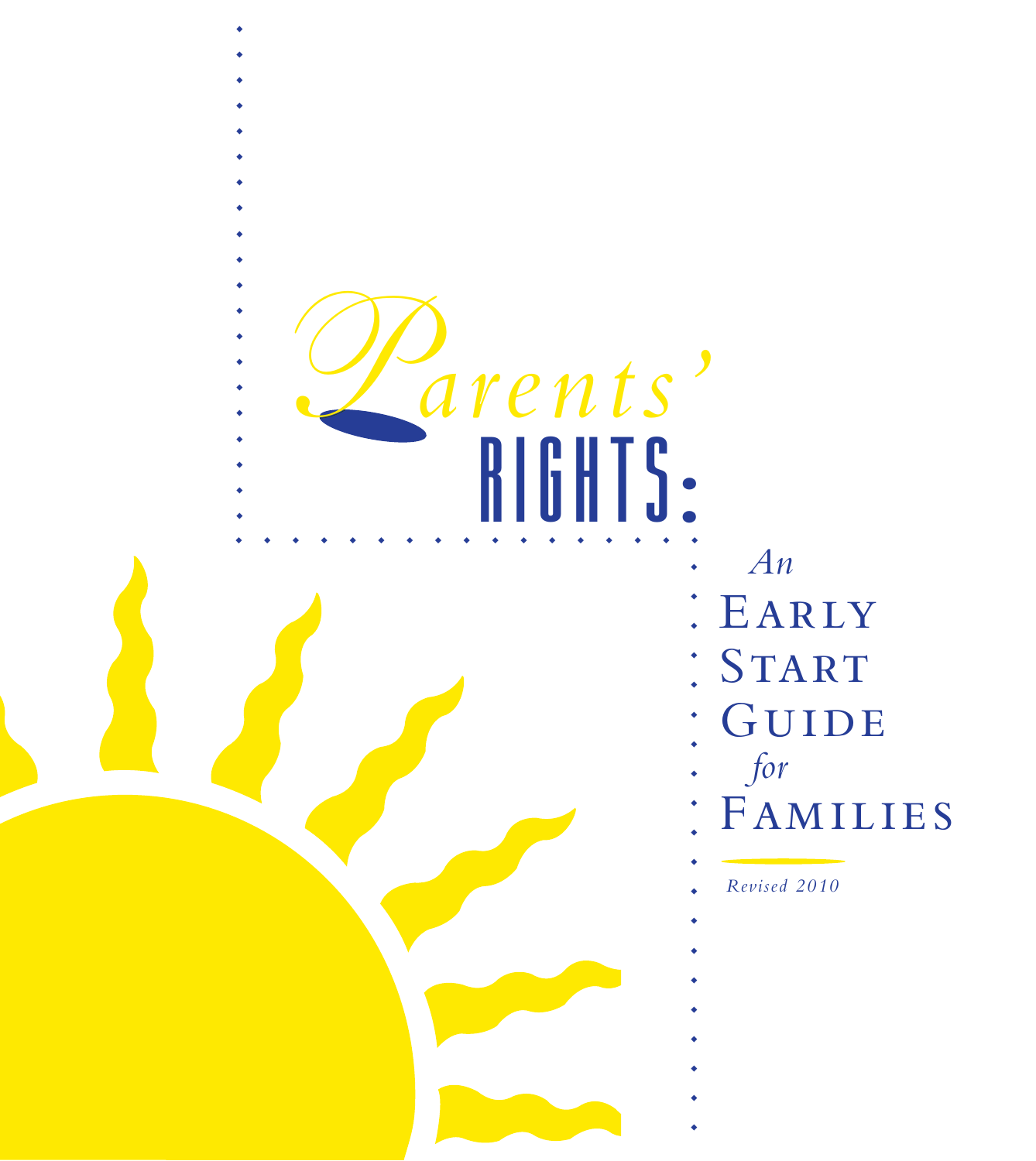

#### **Publishing Information**

 *Parents' Rights: An Early Start Guide for Families* was developed under the leadership of the Department of Developmental Services (DDS) in collaboration with the California Department of Education. It was produced through a contract with the WestEd Center for Prevention and Early Intervention.

Permission is granted to reproduce any and all parts of this booklet if credit is given to the Department of Developmental Services.

#### **Ordering Information**

For additional copies, contact Early Start Resources at 800.869.4337.

For information about California Early Start contact DDS at 800.515.BABY, visit our website at www.dds.ca.gov/earlystart, or e-mail earlystart@dds.ca.gov.

© 2003 Department of Developmental Services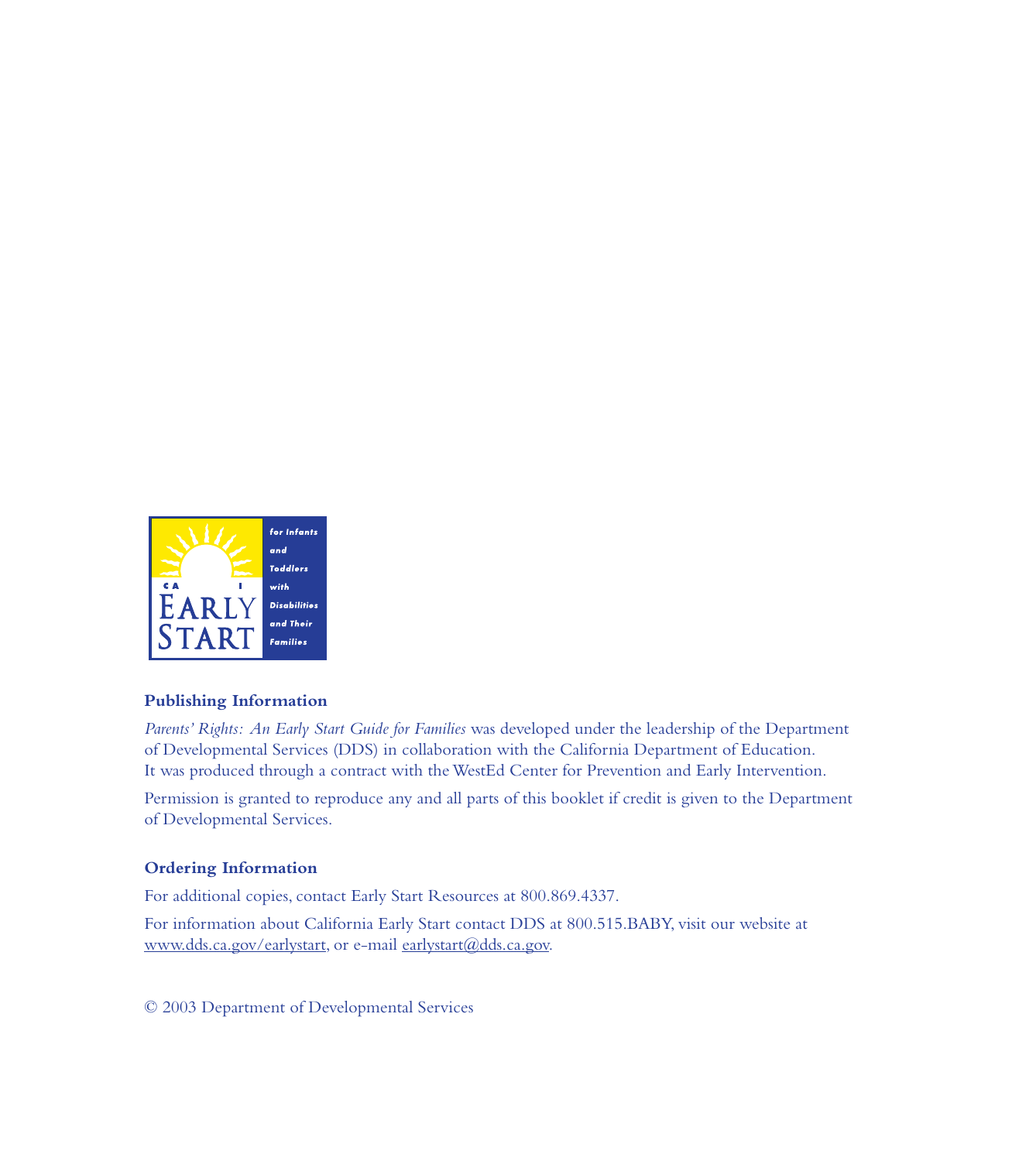

 ◆ ◆ ◆ ◆ ◆ ◆ ◆ ◆ ◆ ◆ ◆ ◆ ◆ ◆ ◆ ◆ ◆ ◆ ◆ ◆ ◆ ◆ ◆ ◆ ◆ ◆ ◆ ◆ ◆ ◆ ◆ ◆ ◆ ◆ ◆ ◆ ◆ ◆ ◆ ◆ ◆ ◆ ◆ ◆ ◆ Start is a statewide system of early intervention services for infants and toddlers, from birth to 36 months of age, with disabilities and their families. Services are provided in a family-centered, multidisciplinary, interagency, and community-based system. California's Early Start system is governed by federal and state statutes and regulations. Parents\* have rights and access to procedural safeguards to assure that early intervention services are provided in a manner appropriate to their child's needs and to the concerns of the family. This booklet is intended for parents and other Early Start is a statewide system of early

interested persons and provides information on parents' rights under Early Start.

 \* See page 3 for definition of parent as used in this booklet.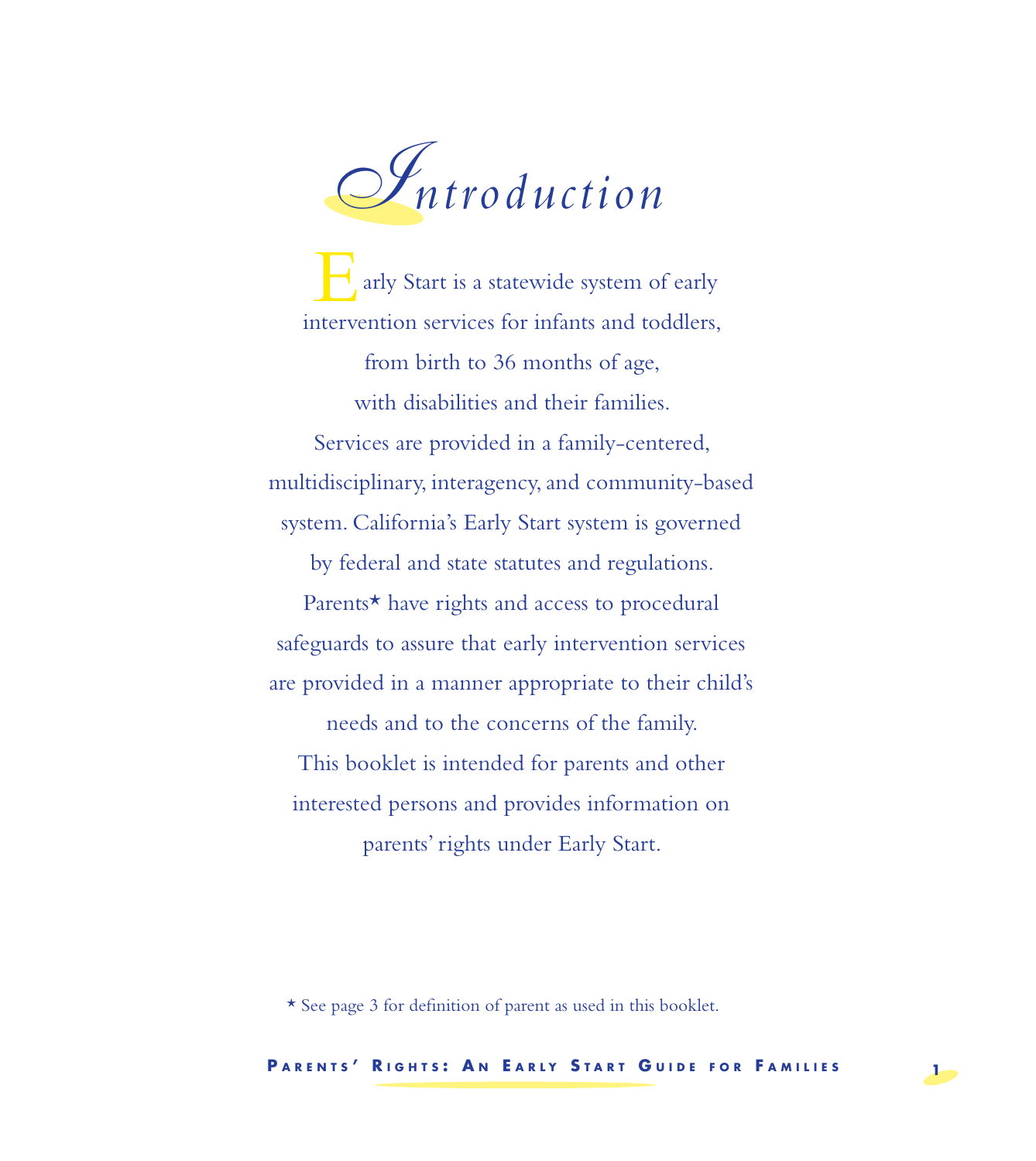◆ ◆ ◆ ◆ ◆ ◆ ◆ ◆ ◆ ◆ ◆ ◆ ◆ ◆ ◆ ◆ ◆ ◆ ◆ ◆ ◆ ◆ ◆ ◆ ◆ ◆ ◆ ◆ ◆ ◆ ◆ ◆ ◆ ◆ ◆ ◆ ◆ ◆ ◆ ◆ ◆ ◆ ◆ ◆ ◆ tatute and regulation citations are provided in the margins of this booklet to enable the reader to refer to the specific language found in law.The federal statute governing Early Start is Part C of the Individuals with Disabilities Education Act (IDEA), Title 20, United States Code, Section 1431 et seq. tatute and regulation citations are provided in the margins of this booklet to enable the reader to refer to the specific

 Federal regulations are found in Title 34, Code of Federal Regulations (CFR), Part 303.

The state law governing Early Start is the California Early Intervention Services Act, Government Code (GC), Section 95000 et seq. State regulations are found in Title 17, California Code of Regulations (CCR), Section 52000 through Section 52175.

If you have questions concerning your rights as a parent under Early Start, please contact your regional center or local education agency (LEA).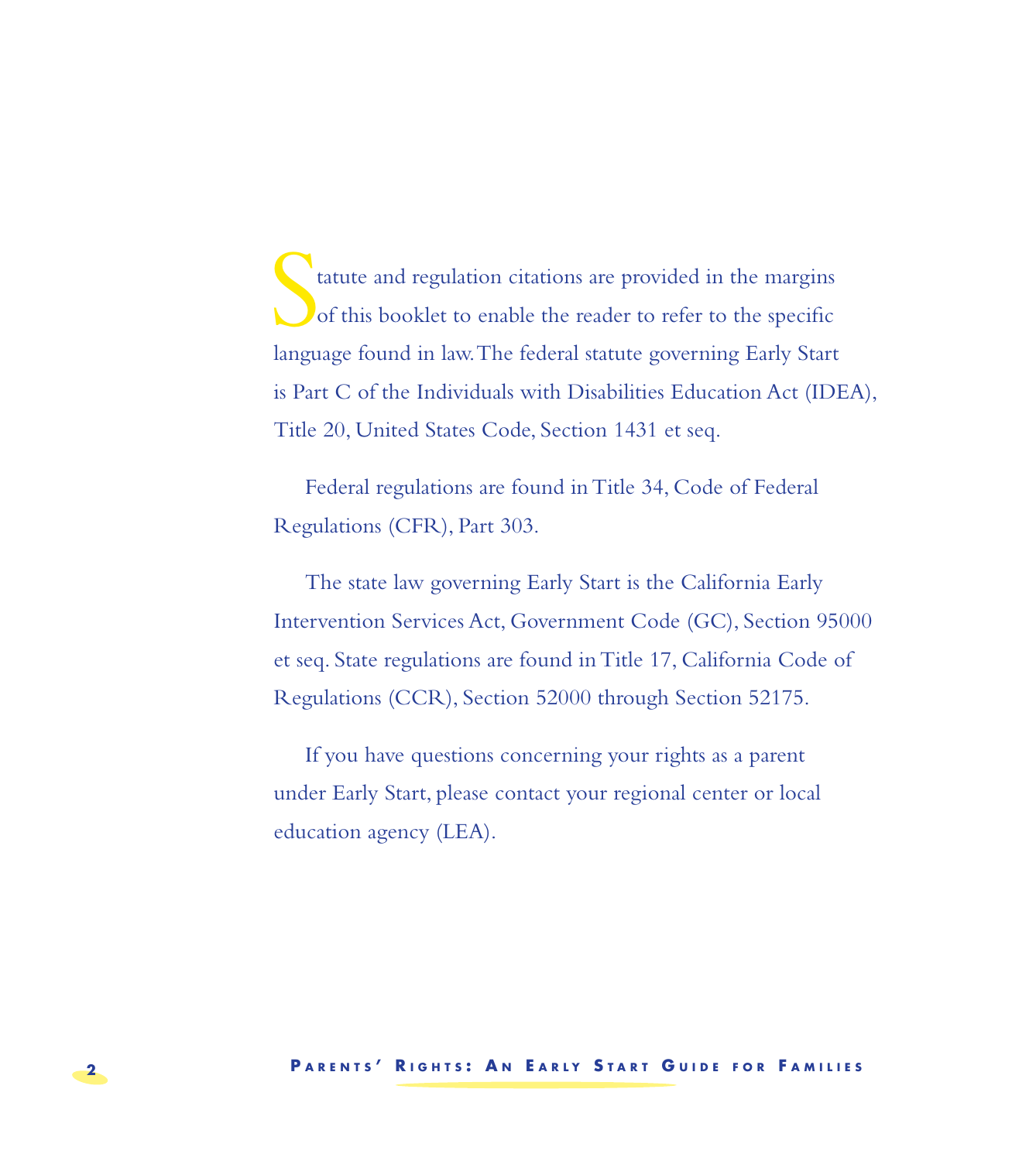## *C onfidentiality& Access to Records*

|                                                                                                            | arly Start records are an important source of information<br>about your child. The information you provide to the<br>regional center or LEA about your child and your family is con-<br>fidential. Such information will only be shared with authorized<br>persons involved in your child's services.<br>As a parent, $\star$ you have the right to                                                                                                                                                                                                                                                                                                                                                                                           |
|------------------------------------------------------------------------------------------------------------|-----------------------------------------------------------------------------------------------------------------------------------------------------------------------------------------------------------------------------------------------------------------------------------------------------------------------------------------------------------------------------------------------------------------------------------------------------------------------------------------------------------------------------------------------------------------------------------------------------------------------------------------------------------------------------------------------------------------------------------------------|
| CFR 303.402<br><b>CCR 52164</b><br><b>CCR 52168</b>                                                        | 1. access records, including the right to have you or your authorized repre-<br>sentative examine and obtain copies of records relating to your child;                                                                                                                                                                                                                                                                                                                                                                                                                                                                                                                                                                                        |
|                                                                                                            | 2. request that any regional center or LEA amend or remove information<br>relating to your child from the records;                                                                                                                                                                                                                                                                                                                                                                                                                                                                                                                                                                                                                            |
| <b>CCR 52164</b>                                                                                           | 3. receive, within five days of your request, copies of records relating to<br>your child and/or explanations that you request;                                                                                                                                                                                                                                                                                                                                                                                                                                                                                                                                                                                                               |
| <b>CCR 52168</b>                                                                                           | 4. request a meeting with the director of the regional center or the<br>superintendent of the LEA about information contained in the record;<br>and                                                                                                                                                                                                                                                                                                                                                                                                                                                                                                                                                                                           |
| CFR 303.401<br>CFR 303.460<br><b>CCR 52160</b><br><b>CCR 52162</b><br><b>CCR 52165</b><br><b>CCR 52169</b> | 5. have personally identifiable information about your child maintained<br>in a confidential manner and have its sources, access, uses, and policies<br>for location, storage, disclosure, retention, and destruction explained<br>to you per the Family Education Rights and Privacy Act.                                                                                                                                                                                                                                                                                                                                                                                                                                                    |
| CFR 303.19<br>CCR 52000(b)(36)                                                                             | ★ In Early Start, parent means:<br>$(A)$ A natural or adoptive parent of a child;<br>$(B)$ A guardian;<br>(C) A person acting in place of a parent (such as a grandparent or stepparent with whom the<br>child lives, or a person who is legally responsible for the child's welfare);<br>(D) A surrogate parent who has been assigned in accordance with CFR 303.406 and CCR<br>52175; or<br>$(E)$ A foster parent, when:<br>1. The foster parent has no interest that would conflict with the interests of the child,<br>2. The natural parents' authority to make the decisions required of parents has been limited<br>or relinquished under State law, and<br>3. The foster parent is willing to make the decisions required of parents. |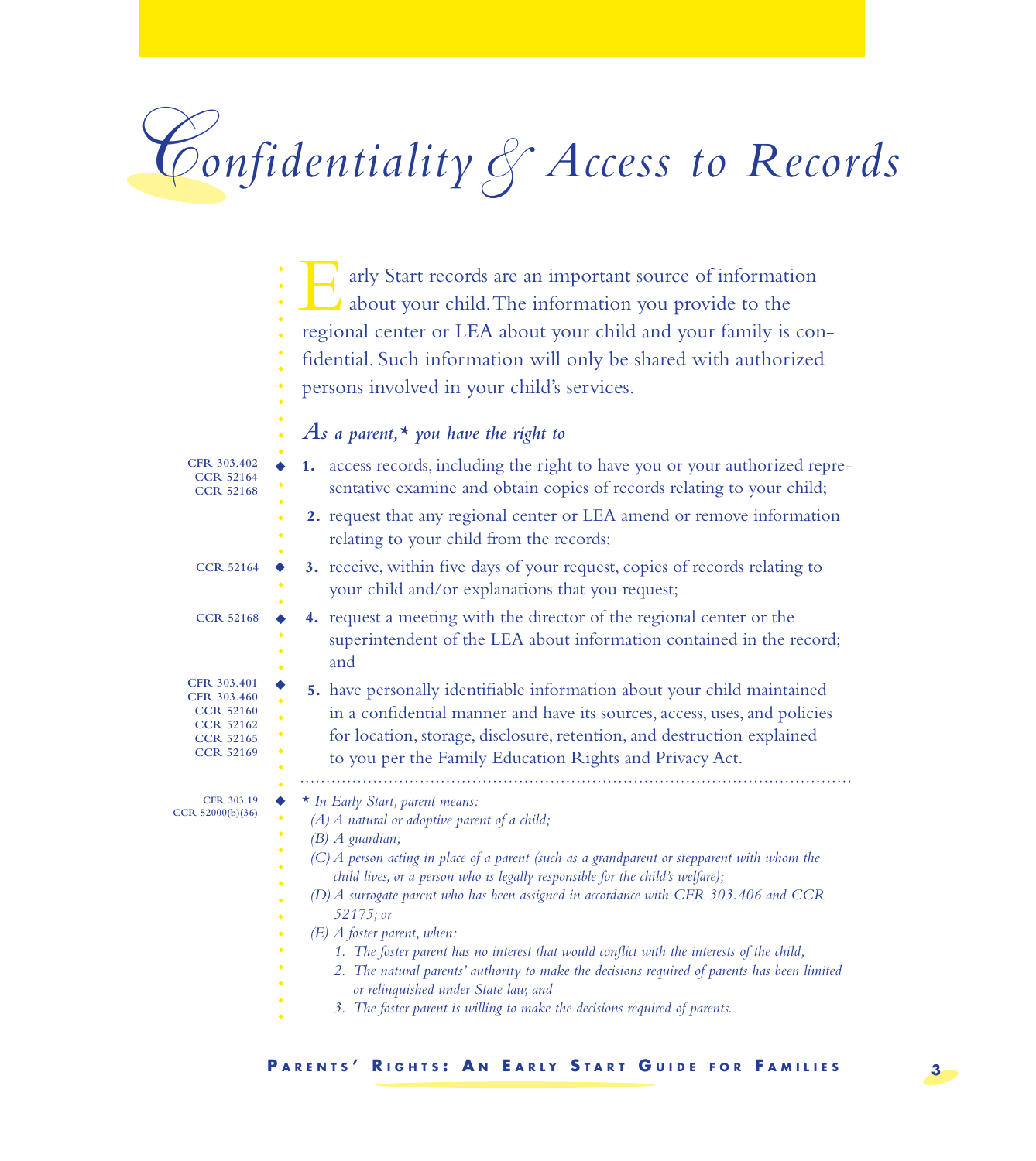# *E va l u a t i o n & A s s e s s m e n t*

of eligibility for Early Start in California includes a timely, comprehensive, multidisciplinary evaluation and assessment of every child under age disciplinary evaluation and assessment of every child under age three years who is suspected to be in need of early intervention services. If no parent or guardian is available or the child is a services. If no parent or guardian is available or the child is a ward of the court, a knowledgeable surrogate parent who has no conflicting interest will be appointed by a regional center or LEA Title 17, Section 52175. Procedural safeguards ensure that families are provided their rights under the law. The determination of eligibility for Early Start in<br>California includes a timely, comprehensive, mu conflicting interest will be appointed by a regional center or LEA under Title 17, Section 52175. Procedural safeguards ensure that families are provided their rights under the law.

| CFR 303.322                                                                             | he determination of eligibility for Early Start in<br>California includes a timely, comprehensive, multi-<br>disciplinary evaluation and assessment of every child under age                                                                                                                                                                                                                               |
|-----------------------------------------------------------------------------------------|------------------------------------------------------------------------------------------------------------------------------------------------------------------------------------------------------------------------------------------------------------------------------------------------------------------------------------------------------------------------------------------------------------|
| CFR 303.406<br><b>CCR 52082</b>                                                         | three years who is suspected to be in need of early intervention<br>services. If no parent or guardian is available or the child is a<br>ward of the court, a knowledgeable surrogate parent who has no<br>conflicting interest will be appointed by a regional center or LEA<br>under Title 17, Section 52175. Procedural safeguards ensure that<br>families are provided their rights under the law.     |
| CFR 303.403<br>GC 95020(c)<br><b>CCR 52160</b>                                          | $As$ a parent, you have the right to                                                                                                                                                                                                                                                                                                                                                                       |
| <b>CCR 52161</b><br>CFR 303.401<br>CFR 303.404<br>CCR 52040(d)                          | 1. be fully informed of your rights under Early Start;<br>2. refer your child for evaluation and assessment, provide information<br>throughout the process, make decisions, and give informed consent for<br>your child's early intervention services;                                                                                                                                                     |
| CFR 303.405<br><b>CCR 52162</b><br>CFR 303.404<br>Note 2<br>CCR 52172(b)<br>CFR 303.322 | 3. understand and provide voluntary written permission or refusal before<br>the initial evaluation and assessments are administered;<br>Consent for evaluation and assessment is required only at the time of initial<br>evaluation and assessment to receive services. (If consent is refused, the regional<br>center or LEA may take steps to obtain an initial evaluation without<br>parental consent.) |
| GC 95020<br><b>CCR 52082</b><br><b>CCR 52084</b>                                        | 4. participate in the initial evaluation and assessment process including<br>eligibility determination;                                                                                                                                                                                                                                                                                                    |
| CFR 303.321<br>CFR 303.322<br><b>CCR 52086</b>                                          | 5. receive a completed initial evaluation and assessment within 45 days<br>after the referral of your child to a regional center or an LEA;                                                                                                                                                                                                                                                                |
| GC 95020(b)                                                                             | 6. participate in a meeting to share the results of evaluations and<br>assessments; and                                                                                                                                                                                                                                                                                                                    |
| CFR 303.343<br>GC 95014(a)<br>GC 95020(b)<br>CCR 52082(a)<br><b>CCR 52104</b>           | 7. participate in all decisions regarding eligibility and services.                                                                                                                                                                                                                                                                                                                                        |

**4 PARENTS' RIGHTS: AN EARLY START GUIDE FOR FAMILIES**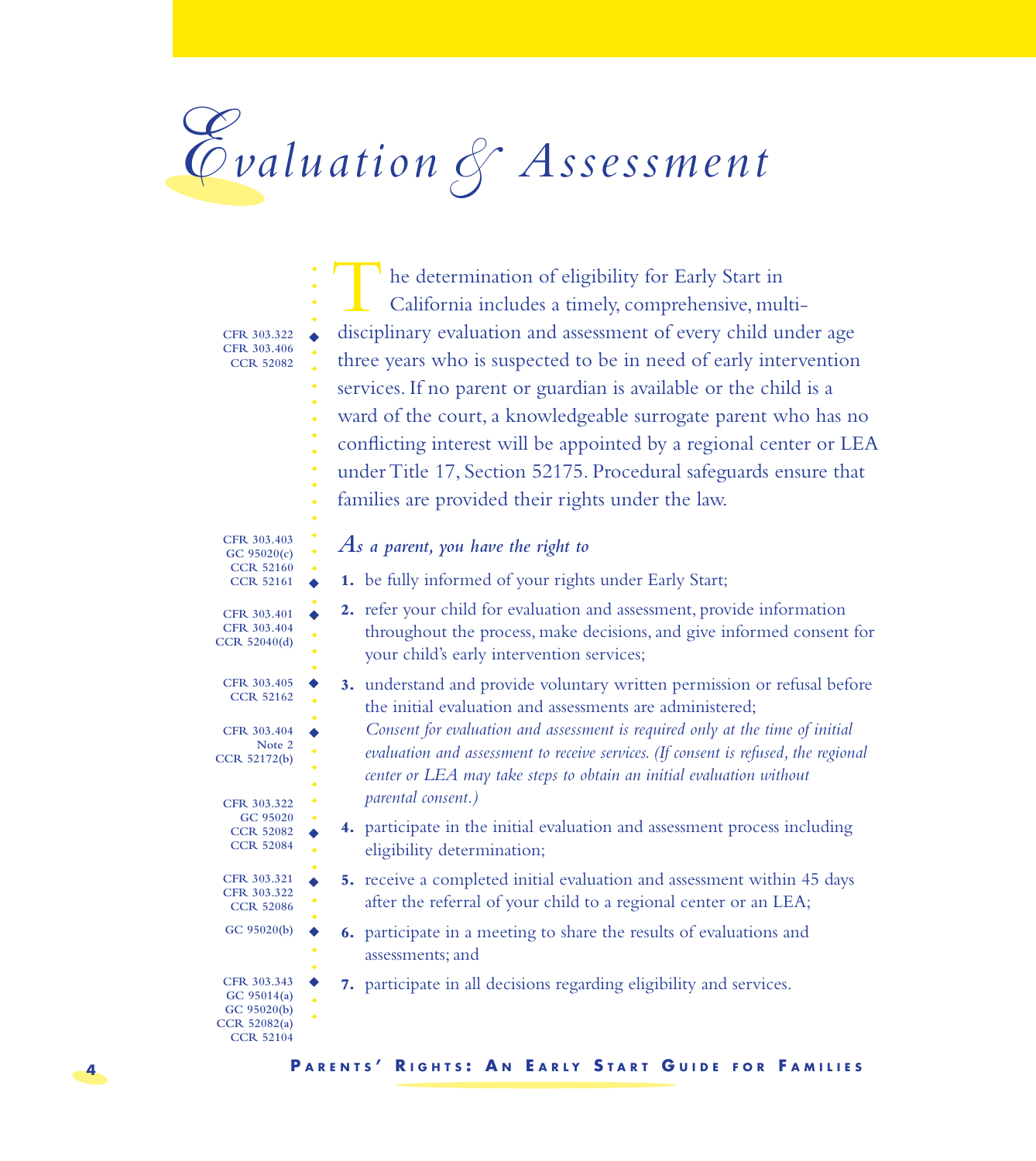|                                                                         | The Individuals with Disabilities Education Act (IDEA)<br>requires the following:                                                                                                                                                                                                                                                                                                  |  |
|-------------------------------------------------------------------------|------------------------------------------------------------------------------------------------------------------------------------------------------------------------------------------------------------------------------------------------------------------------------------------------------------------------------------------------------------------------------------|--|
| CFR 303.323<br><b>CCR 52084</b>                                         | 1. Evaluation and assessment materials are administered in the language of<br>the parents' choice or other mode of communication, unless it is clearly<br>not feasible to do so.                                                                                                                                                                                                   |  |
| CFR 303.323<br><b>CCR 52082</b>                                         | 2. Evaluation and assessment procedures and materials are selected and<br>administered so as not to be racially or culturally discriminatory.                                                                                                                                                                                                                                      |  |
| CFR 303.322<br><b>CCR 52082</b>                                         | 3. Evaluation and assessment materials are appropriate to assess the specific<br>areas of developmental need and are used for the specific purposes for<br>which they were designed.                                                                                                                                                                                               |  |
| CFR 303.322<br><b>CCR 52082</b><br><b>CCR 52084</b>                     | 4. Evaluations and assessments are conducted by qualified personnel.                                                                                                                                                                                                                                                                                                               |  |
| CFR 303.322<br><b>CCR 52082</b>                                         | 5. Evaluations and assessments administered to children with known vision,<br>hearing, orthopedic, or communication impairments are selected to<br>accurately reflect the child's developmental level.                                                                                                                                                                             |  |
| CFR 303.322<br><b>CCR 52082</b><br><b>CCR 52084</b><br><b>CCR 52102</b> | 6. Evaluations and assessments are administered in the five developmental<br>areas, which include physical development (motor abilities, vision,<br>hearing, and health status); communication development; cognitive<br>development; adaptive development; and social or emotional<br>development. Assessments and evaluations are ongoing while your child is in<br>Early Start. |  |
| CCR 52082(i)<br>CCR 52084(e)                                            | Evaluations and assessments shall be conducted in natural environments<br>7.<br>whenever possible.                                                                                                                                                                                                                                                                                 |  |
| CFR 303.322<br><b>CCR 52082</b>                                         | Pertinent records relating to your child's health status and medical history<br>8.<br>are reviewed.                                                                                                                                                                                                                                                                                |  |
| CFR 303.323<br><b>CCR 52082</b>                                         | 9. No single procedure is used as the sole criterion for determining your<br>child's eligibility for early intervention services.                                                                                                                                                                                                                                                  |  |
| CFR 303.322<br><b>CCR 52084</b><br><b>CCR 52106</b>                     | 10. Interviews to identify family resources, priorities, and concerns regarding<br>the development of your child and your family's needs are voluntary.                                                                                                                                                                                                                            |  |

 $\bullet$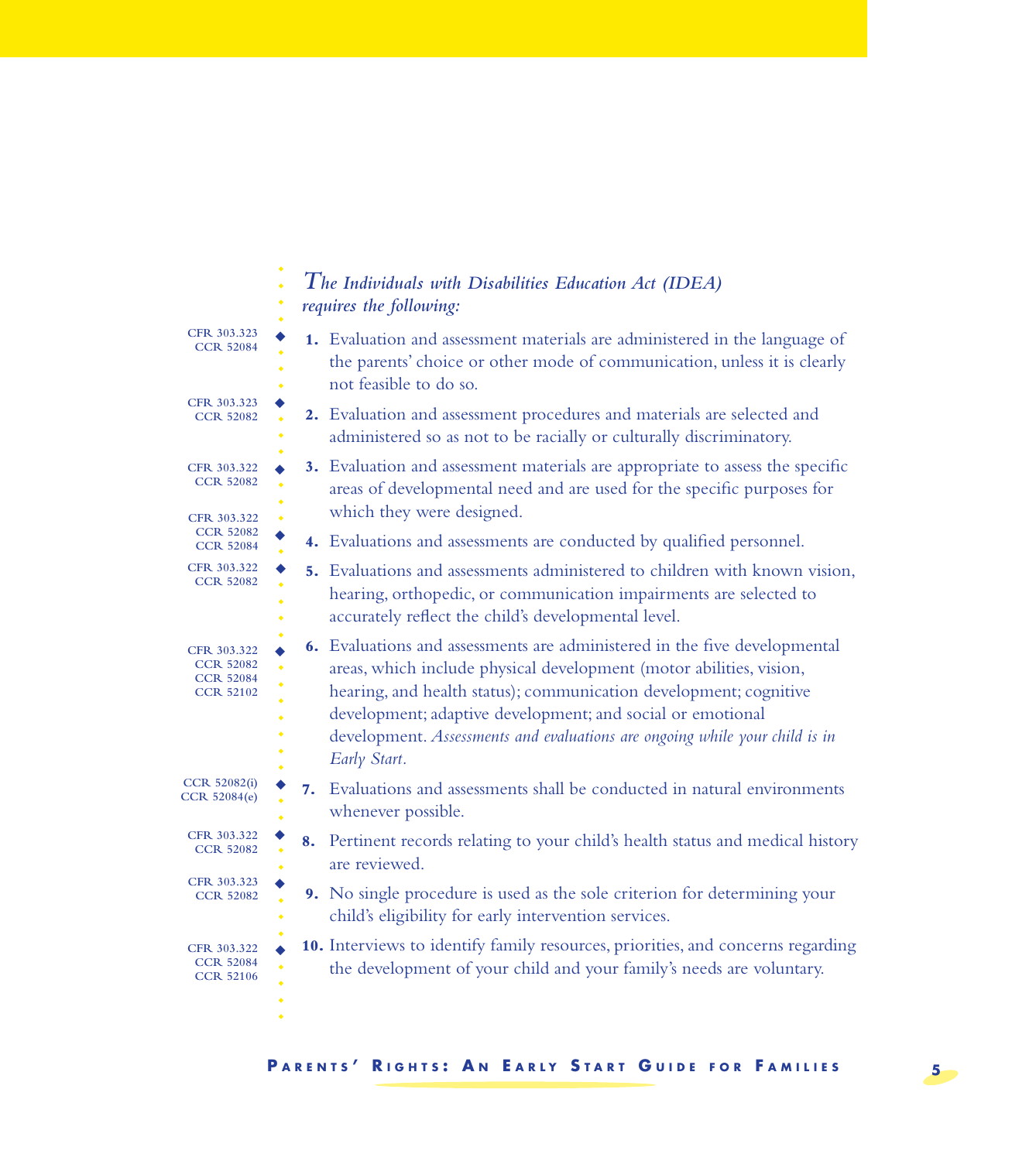## $\mathscr{F}_{\mathit{ndividualized\ Family\ Service\ Plan}$

**CFR 303.340 CFR 303.342 GC 95020(b) CCR 52100 CCR 52102** 

◆

An Individualized Family Service Plan (IFSP) is a written<br>plan for providing early intervention services to an eli- $\perp$   $\perp$  plan for providing early intervention services to an eligible child and the child's family. For an infant or toddler who has gible child and the child's family. For an infant or toddler who has been evaluated for the first time, a meeting must take place within 45 days of the referral to the regional center or LEA to share the results of the evaluation, to determine eligibility, and, for children are eligible, to develop the initial IFSP. Evaluation results and determination of eligibility may be shared with families prior to the first IFSP meeting. results of the evaluation, to determine eligibility, and, for children<br>who are eligible, to develop the initial IFSP. Evaluation results and<br>determination of eligibility may be shared with families prior to<br>the first IFSP

**CFR 303.342 CCR 52102**  ◆ ◆ ◆ ◆ ◆ ◆ ◆ ◆ ◆ ◆ ◆ ◆ ◆ ◆ ◆ ◆ ◆ ◆ ◆ ◆ ◆ ◆ ◆ ◆ ◆ ◆ ◆ ◆ ◆ ◆ ◆ ◆ ◆ ◆ ◆ ◆ ◆ ◆ ◆ ◆ ◆ ◆ ◆ ◆ ◆

◆

A periodic review of your child's IFSP must take place at least every six months. A review may occur more frequently if there are any changes to the IFSP or if you request a periodic review with the regional center or LEA. The IFSP must also be if there are any changes to the IFSP or if you request a periodic review with the regional center or LEA. The IFSP must also be reviewed annually to evaluate how your child is doing and to make any needed changes to the IFSP.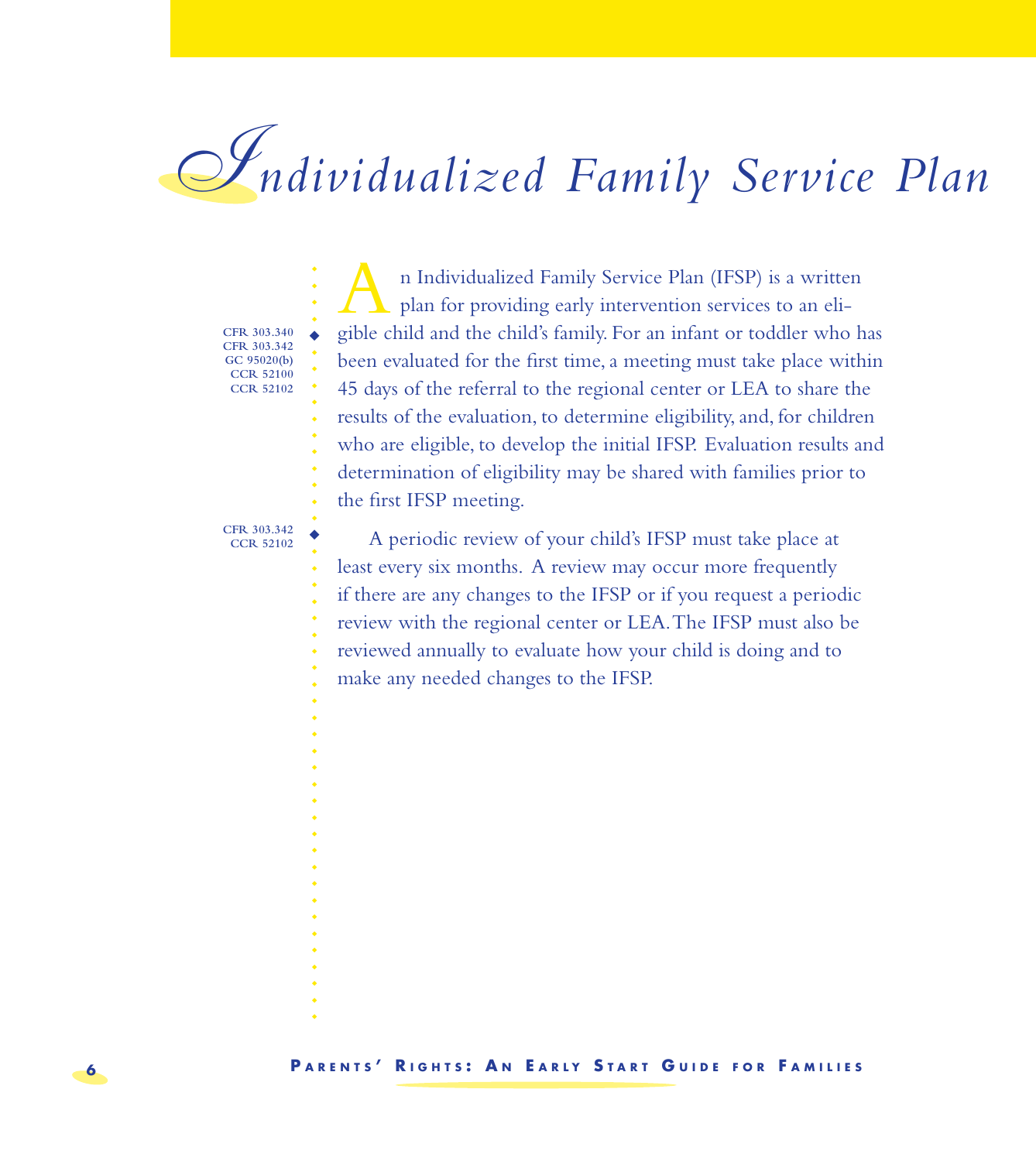|                                                               | During the development and implementation of an IFSP,<br>you have the right as the parent to                                                                                                                                                                                 |
|---------------------------------------------------------------|------------------------------------------------------------------------------------------------------------------------------------------------------------------------------------------------------------------------------------------------------------------------------|
| CFR 303.343<br><b>CCR 52104</b>                               | 1. attend the IFSP meetings and participate in developing the IFSP;                                                                                                                                                                                                          |
| CFR 303.343<br><b>CCR 52104</b>                               | 2. invite other family members to attend IFSP meetings;                                                                                                                                                                                                                      |
| CFR 303.343<br><b>CCR 52104</b>                               | 3. invite an advocate or persons other than family members<br>to attend and participate in the IFSP meetings;                                                                                                                                                                |
| CFR 303.402<br><b>CCR 52102</b>                               | 4. have a copy of the complete IFSP;                                                                                                                                                                                                                                         |
| CFR 303.342<br>CFR 303.403<br><b>CCR 52102</b>                | 5. have the contents of the IFSP fully explained in the language of your<br>choice;                                                                                                                                                                                          |
| CFR 303.342<br>CFR 303.404<br>CFR 303.405<br><b>CCR 52102</b> | 6. give consent to services listed on the IFSP. If you do not give consent<br>to a service, it will not be provided. You may withdraw consent after initially<br>accepting or receiving a service;                                                                           |
| CFR 303.12<br>CFR 303.344<br><b>CCR 52106</b>                 | 7. have services provided in the natural environment or an explanation of<br>why that is not possible;                                                                                                                                                                       |
| CFR 303.460<br><b>CCR 52112</b><br><b>CCR 52169</b>           | 8. exchange information about your child among other agencies;                                                                                                                                                                                                               |
| CFR 303.403<br><b>CCR 52161</b>                               | 9. be notified in writing before any agency or service provider proposes<br>or refuses to initiate or change your child's identification, evaluation,<br>assessment, placement, or the provision of appropriate early intervention<br>services to your child or your family. |
| CFR 303.400<br>to 303.460<br><b>CCR 52161</b>                 | The notice must contain:<br>• the action that is proposed or refused;<br>• reasons for the action; and<br>· all available procedural safeguards.                                                                                                                             |
|                                                               | The notice must be presented in the language of your choice, unless<br>it is clearly not feasible to do so, and may be translated so that you understand<br><i>its</i> contents.                                                                                             |
|                                                               |                                                                                                                                                                                                                                                                              |

### **P** ARENTS' RIGHTS: AN EARLY START GUIDE FOR FAMILIES 7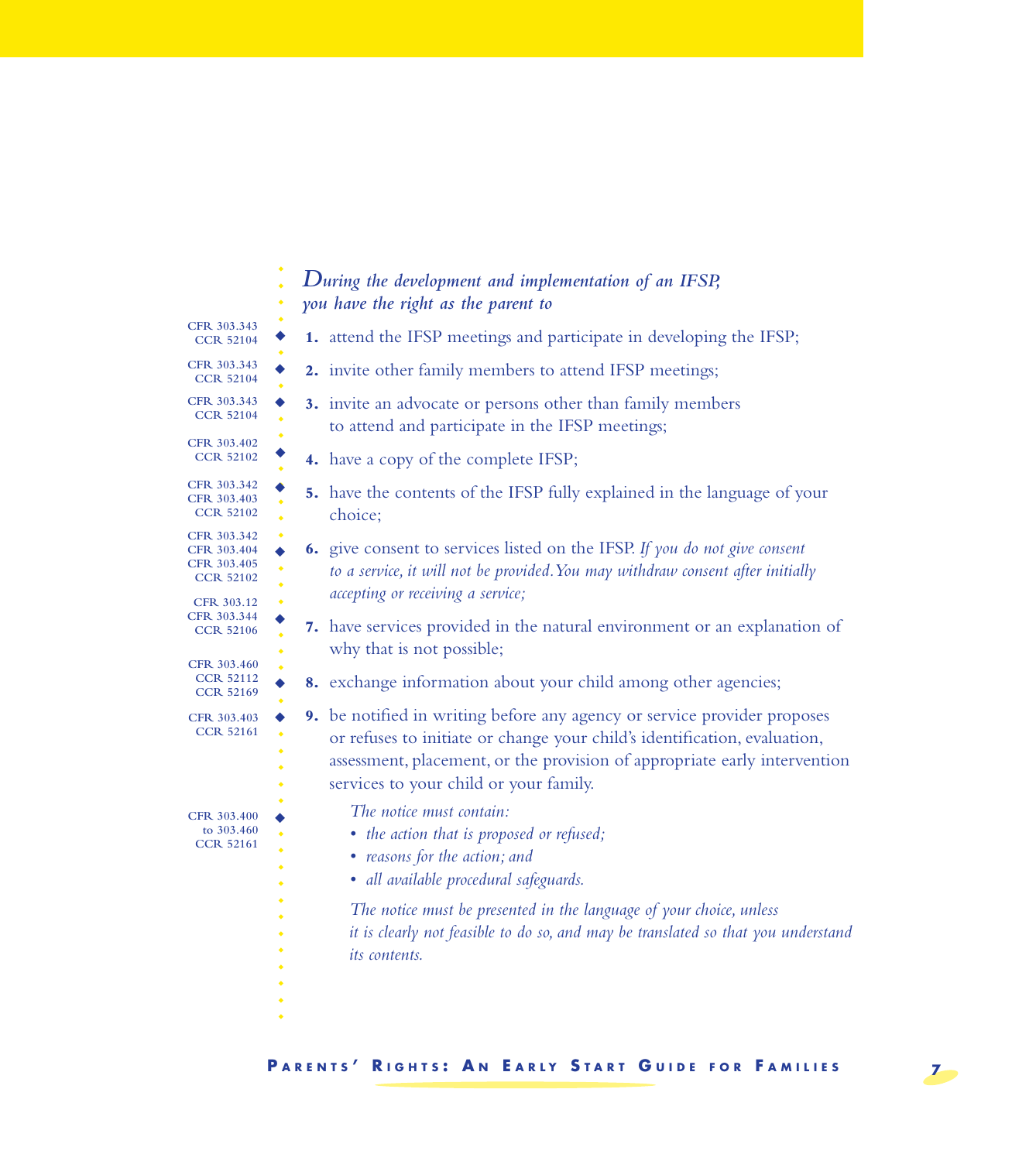### *Mediation Conferences, Due Process*

| CFR 303.422<br><b>CCR 52173</b><br><b>CCR 52174</b> | n Early Start, parents have rights and protections to assure that<br>early intervention services are provided to their children in a<br>manner appropriate to their needs, in consideration of family<br>concerns, and in compliance with applicable federal and State<br>statutes and regulations. The following procedures are only for<br>children under the age of three years.                              |
|-----------------------------------------------------|------------------------------------------------------------------------------------------------------------------------------------------------------------------------------------------------------------------------------------------------------------------------------------------------------------------------------------------------------------------------------------------------------------------|
|                                                     | $As$ a parent, you have the right to                                                                                                                                                                                                                                                                                                                                                                             |
| CFR 303.419<br>CFR 303.420<br><b>CCR 52172</b>      | 1. request a due process hearing any time a regional center or LEA<br>proposes or refuses to initiate or change the identification, evaluation,<br>assessment, placement, and/or provision of appropriate early intervention<br>service(s);                                                                                                                                                                      |
| CFR 303.510<br><b>CCR 52170</b>                     | 2. be informed of your right to file a complaint or a request for mediation<br>and/or due process;                                                                                                                                                                                                                                                                                                               |
| CFR 303.511<br><b>CCR 52170</b>                     | 3. file a complaint if you believe there has been a violation of any federal<br>or state statute or regulation governing early intervention services under<br>Early Start;                                                                                                                                                                                                                                       |
| CCR 52171(e)                                        | 4. request a mediation conference immediately prior to a complaint or due<br>process hearing request or any time during the complaint/due process<br>hearing processes to resolve a dispute related to any matter concerning a<br>federal or state statute governing early intervention services under Early<br>Start including eligibility and services; and                                                    |
| CCR 52170(b)                                        | 5. file a complaint if a due process decision fails to be implemented.                                                                                                                                                                                                                                                                                                                                           |
| CFR 303.419<br><b>CCR 52173</b>                     | <b>Mediation Conference</b><br>Mediation is a voluntary, non-binding, confidential process in which a<br>neutral mediator facilitates settlement negotiations between you and an-<br>other party. Voluntary mediation conferences are an informal way to resolve<br>disagreements with early intervention service agencies or to address alleged<br>violations of any state and federal statutes or regulations. |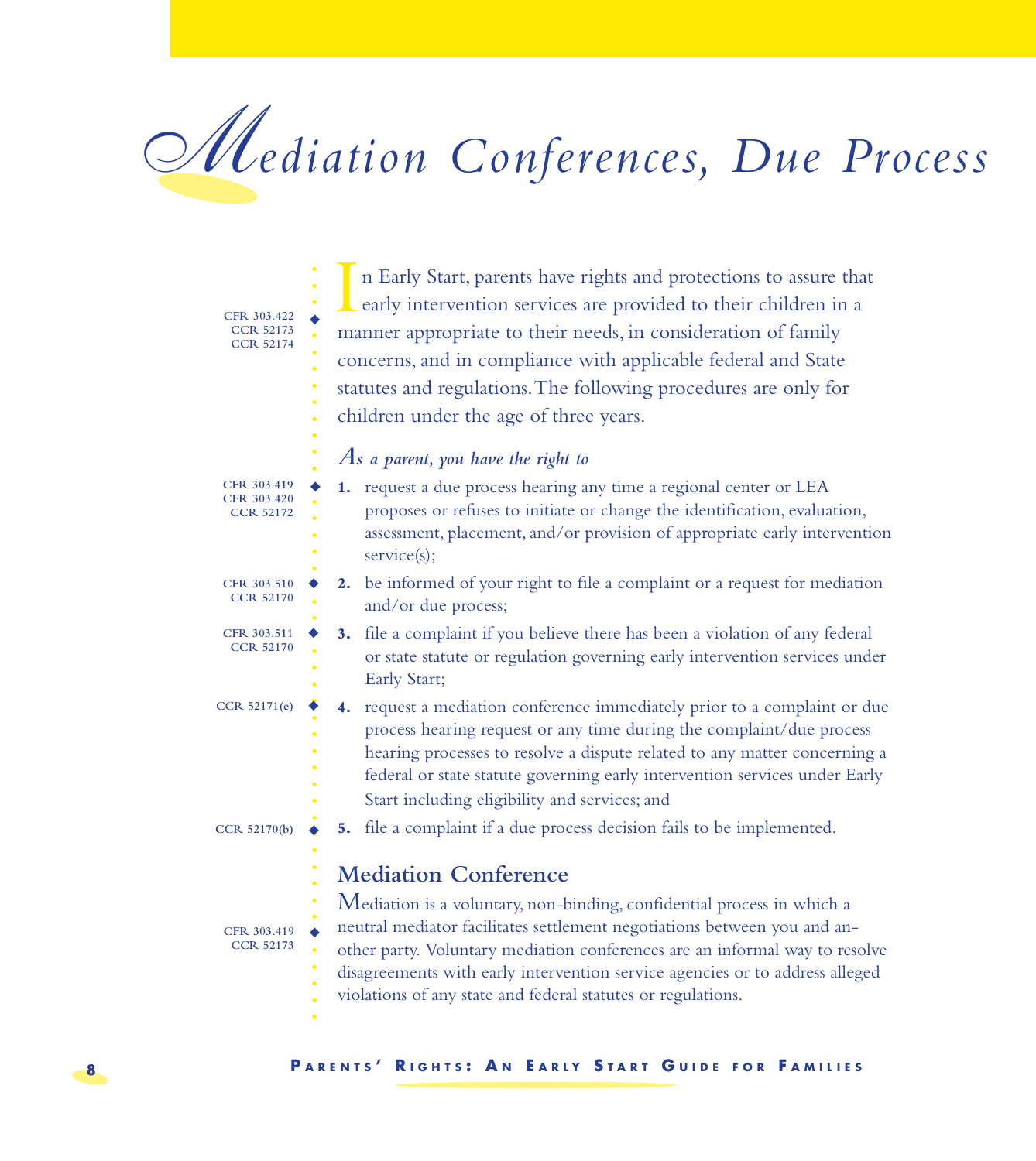### Hearings, and State Complaints

| CFR 303.419<br><b>CCR 52173</b>                                | $As$ a parent, you have the right to                                                                                                                                                                                                                                                                                                                                                                    |
|----------------------------------------------------------------|---------------------------------------------------------------------------------------------------------------------------------------------------------------------------------------------------------------------------------------------------------------------------------------------------------------------------------------------------------------------------------------------------------|
| <b>CCR 52173</b>                                               | 1. file a request for mediation as the initial option for resolving a dispute or<br>any time during the due process hearing or complaint process;                                                                                                                                                                                                                                                       |
| <b>CCR 52173</b>                                               | 2. request a due process hearing or file a state complaint if the disagreement<br>is not resolved:                                                                                                                                                                                                                                                                                                      |
| CFR 303.419<br><b>CCR 52173</b>                                | 3. refuse to participate in mediation;                                                                                                                                                                                                                                                                                                                                                                  |
| CFR 303.419<br>CCR 52173(c)<br>CFR 303.419<br><b>CCR 52173</b> | 4. have an impartial person facilitate the mediation conference;                                                                                                                                                                                                                                                                                                                                        |
|                                                                | 5. require that the mediation conference is carried out at a time and in a<br>location that is reasonably convenient for you;                                                                                                                                                                                                                                                                           |
| CFR 303.419(b)<br>CCR 52173(j)                                 | 6. have all personally identifiable information maintained in a confidential<br>manner; and                                                                                                                                                                                                                                                                                                             |
| CFR 303.419<br>CCR 52173(i)                                    | 7. receive a written document outlining the agreements reached as a result<br>of the mediation conference.                                                                                                                                                                                                                                                                                              |
|                                                                | Requests for mediation are filed with the:                                                                                                                                                                                                                                                                                                                                                              |
| <b>CCR 52173</b>                                               | Office of Administrative Hearings<br>Attention: Early Start Intervention Section<br>2349 Gateway Oaks Drive, Suite 200<br>Sacramento, CA 95833<br>(916) 263-0654 Fax: (916) 376-6318                                                                                                                                                                                                                    |
|                                                                | <b>Due Process Hearings</b>                                                                                                                                                                                                                                                                                                                                                                             |
| CFR 303.420<br><b>CCR 52172</b>                                | All parents are encouraged to resolve differences at the lowest administra-<br>tive level possible. When differences between you and a regional center or<br>LEA cannot be resolved, due process hearings are available. You, as a parent,<br>are encouraged to seek assistance from your child's service coordinator, the<br>regional center, or the Special Education Local Plan Area (SELPA) office. |
| CCR 52172(a)                                                   | Circumstances leading to a due process hearing may be disagreements related<br>to a proposal or refusal for identification, evaluation, assessment, placement, or<br>services.                                                                                                                                                                                                                          |

**PARENTS' RIGHTS: AN EARLY START GUIDE FOR FAMILIES** 9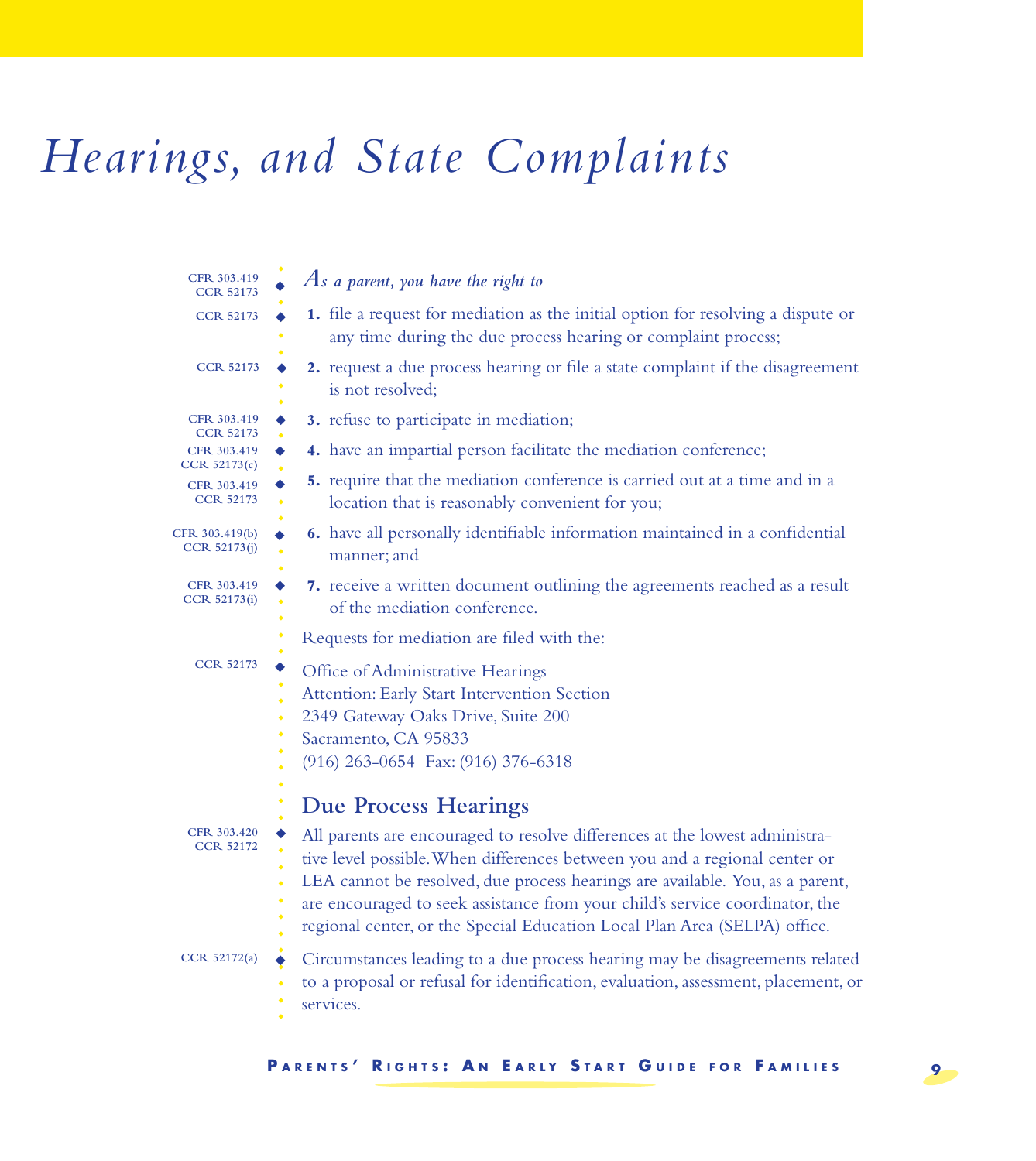## *Mediation Conferences, Due Process*

| CCR 52172(g)                       | Your child will continue to receive the early intervention services identified<br>on the IFSP that he/she is currently receiving unless you and the regional<br>center or LEA otherwise agree to a change. If your disagreement involves a<br>٠<br>new service that has not started, your child will receive all services identi-<br>٠<br>fied on the IFSP that are not in dispute. This does not include your regional<br>٠<br>center providing early intervention services after your child has reached 36<br>$\ddot{\bullet}$<br>months of age, as federal law and regulations do not allow states to pay for<br>٠<br>early intervention services under any circumstances once your child transi-<br>tions from Early Start. The program or programs your child enrolls in subse-<br>٠<br>quent to transition from Early Start is responsible for providing you and your<br>٠<br>child services for which he or she is eligible to receive.<br>Requests for a due process hearing are filed at the following address:* |
|------------------------------------|---------------------------------------------------------------------------------------------------------------------------------------------------------------------------------------------------------------------------------------------------------------------------------------------------------------------------------------------------------------------------------------------------------------------------------------------------------------------------------------------------------------------------------------------------------------------------------------------------------------------------------------------------------------------------------------------------------------------------------------------------------------------------------------------------------------------------------------------------------------------------------------------------------------------------------------------------------------------------------------------------------------------------|
| <b>CCR 52172</b>                   | Office of Administrative Hearings<br>Attention: Early Start Intervention Section<br>2349 Gateway Oaks Drive, Suite 200<br>Sacramento, CA 95833<br>٠<br>(916) 263-0654 Fax: (916) 376-6318<br>*The due process hearing request form may be obtained from your service coordinator,<br>٠<br>the regional center, the LEA, and the Department of Developmental Services (DDS)                                                                                                                                                                                                                                                                                                                                                                                                                                                                                                                                                                                                                                                |
| CCR 52172(e)                       | website: www.dds.ca.gov/Forms/pdf/DS1802.pdf<br>The due process hearing must be completed within 30 days of receipt of the<br>٠<br>request by the Office of Administrative Hearings. The timely issuance of the<br>٠<br>written decision may not be delayed by any concurrent voluntary local ef-<br>forts to resolve the matter. The decision will be final unless appealed.                                                                                                                                                                                                                                                                                                                                                                                                                                                                                                                                                                                                                                             |
| CFR 303.421(a)<br><b>CCR 52172</b> | As a parent, you have the right to:<br>1. have the due process hearing conducted by an impartial person, not em-<br>ployed by an agency serving your child, who is knowledgeable in the laws                                                                                                                                                                                                                                                                                                                                                                                                                                                                                                                                                                                                                                                                                                                                                                                                                              |

#### **10 PARENTS' RIGHTS: AN EARLY START GUIDE FOR FAMILIES**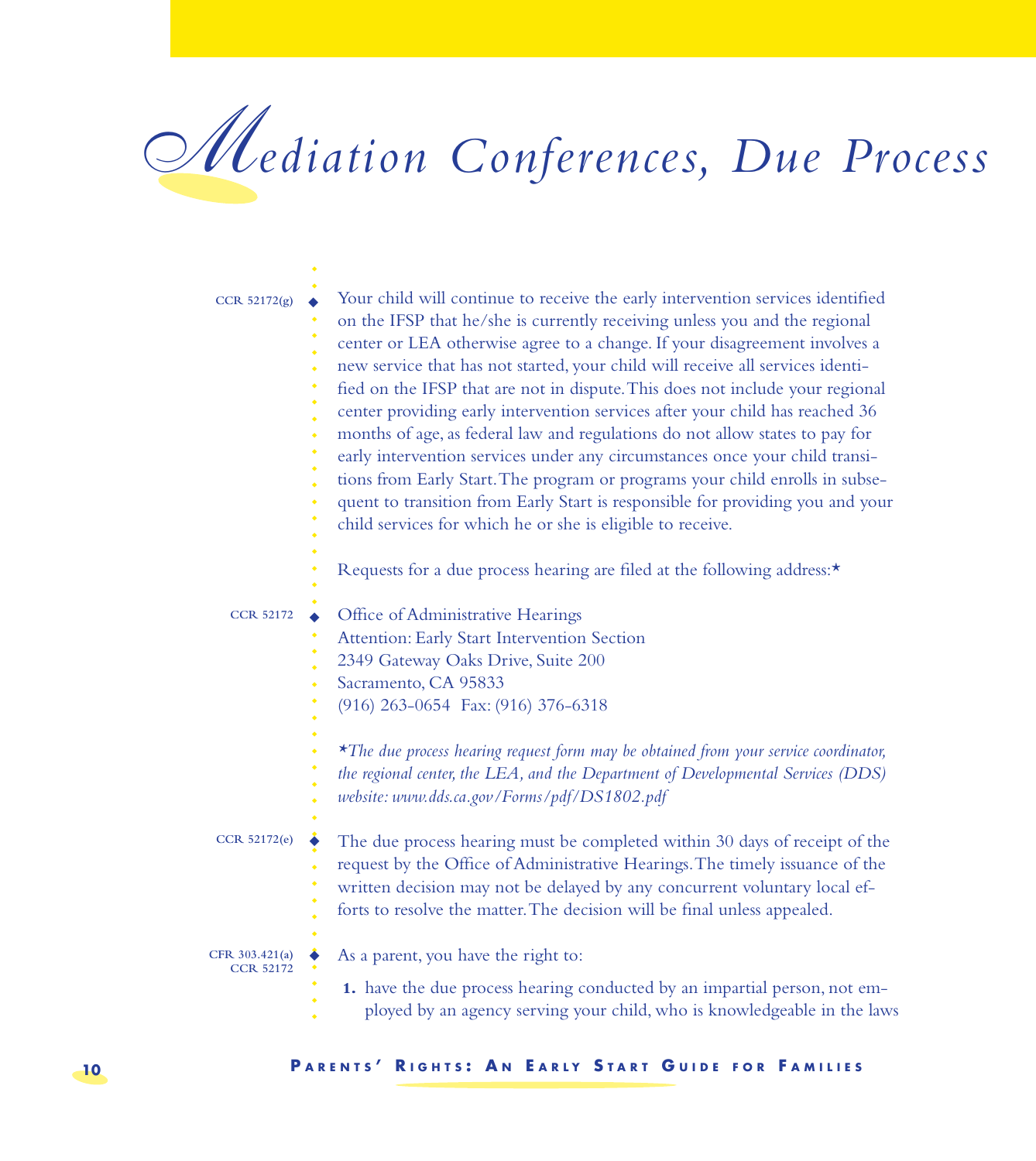### Hearings, and State Complaints

|                                | relating to early intervention and the service needs of infants, toddlers,<br>and families;                                                                                                                                                                                                                                                                                                                  |
|--------------------------------|--------------------------------------------------------------------------------------------------------------------------------------------------------------------------------------------------------------------------------------------------------------------------------------------------------------------------------------------------------------------------------------------------------------|
| CFR 303.423(a)                 | 2. require that the proceeding is carried out at a time and in a location that                                                                                                                                                                                                                                                                                                                               |
| CCR 52172(f)                   | is reasonably convenient for you;                                                                                                                                                                                                                                                                                                                                                                            |
| <b>CCR 52172</b>               | 3. have all personally identifiable information maintained in a confidential<br>manner;                                                                                                                                                                                                                                                                                                                      |
| CFR 303.424                    | 4. bring a civil action against the other party following completion of the                                                                                                                                                                                                                                                                                                                                  |
| <b>CCR 52172</b>               | proceeding if you disagree with the results;                                                                                                                                                                                                                                                                                                                                                                 |
| CFR 303.425(a)<br>CCR 52172(g) | 5. receive services identified on the IFSP that are not in dispute; and                                                                                                                                                                                                                                                                                                                                      |
| CFR 303.460(a)                 | 6. have mediation discussions kept confidential and not used as evidence in                                                                                                                                                                                                                                                                                                                                  |
| CCR 52173(j)                   | any subsequent due process or civil proceedings.                                                                                                                                                                                                                                                                                                                                                             |
|                                | During a due process hearing, you also have the right to:                                                                                                                                                                                                                                                                                                                                                    |
| CFR 303.422(b)<br>CCR 52174(d) | 1. be accompanied and advised by counsel and/or by individuals with<br>special knowledge with respect to early intervention services for children<br>under age three years;                                                                                                                                                                                                                                  |
| CFR 303.422(b)                 | 2. present evidence, confront, cross-examine, and compel the attendance of                                                                                                                                                                                                                                                                                                                                   |
| CCR 52174(d)                   | witnesses;                                                                                                                                                                                                                                                                                                                                                                                                   |
| CFR 303.422(b)                 | 3. prohibit the introduction of any evidence at the proceeding that has not                                                                                                                                                                                                                                                                                                                                  |
| CCR 52174(d)                   | been disclosed to you at least five days before the proceeding begins;                                                                                                                                                                                                                                                                                                                                       |
| CFR 303.422(b)                 | 4. obtain a written or electronic verbatim transcription of the proceeding;                                                                                                                                                                                                                                                                                                                                  |
| CCR 52174(d)                   | and                                                                                                                                                                                                                                                                                                                                                                                                          |
| CFR 303.422(b)                 | 5. obtain written findings of facts and decisions within 30 days from the                                                                                                                                                                                                                                                                                                                                    |
| CCR 52174(d)                   | date the request is filed.                                                                                                                                                                                                                                                                                                                                                                                   |
|                                | <b>State Complaints</b>                                                                                                                                                                                                                                                                                                                                                                                      |
| CFR 303.510<br>CCR $52170(a)$  | Any individual or organization may file a signed, written complaint against<br>DDS, the California Department of Education (CDE), or any regional center,<br>LEA, or private service provider that receives Part C funds alleging violation<br>of any state or federal early intervention statute or regulation. However, even<br>though DDS is mandated to investigate any complaint it receives, state law |

**P** ARENTS' RIGHTS: AN EARLY START GUIDE FOR FAMILIES **11**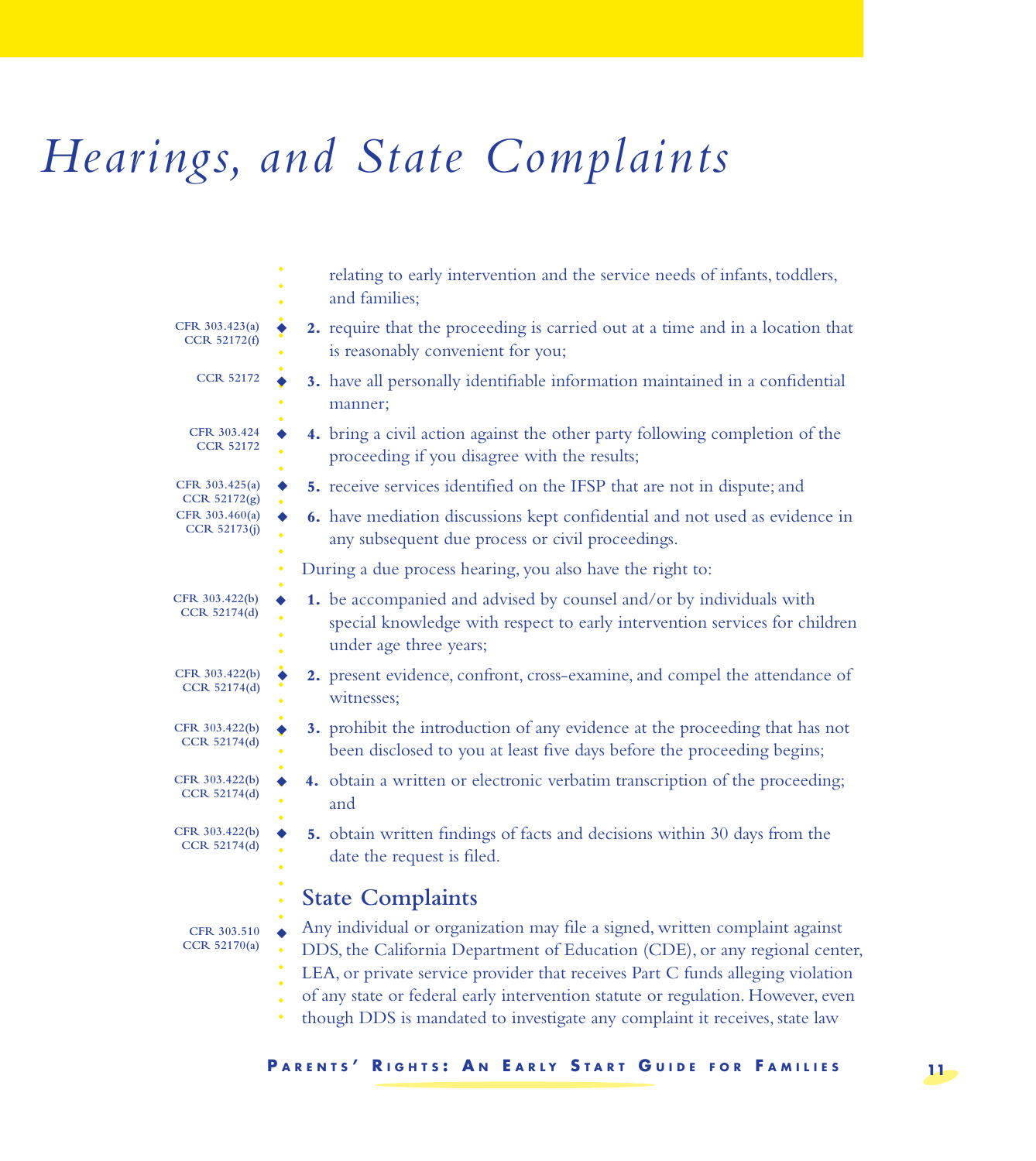## *Mediation Conferences, Due Process*

|                                 | ٠ | does not allow disclosure of the Early Start recipient's personally identifi-<br>able information without written parental consent, other than authorized<br>employees specified by the regional center or LEA.                                                                                                                                                                                    |
|---------------------------------|---|----------------------------------------------------------------------------------------------------------------------------------------------------------------------------------------------------------------------------------------------------------------------------------------------------------------------------------------------------------------------------------------------------|
| CFR 303.423<br><b>CCR 52170</b> | ٠ | Information or assistance in filing complaints is available from your child's<br>service coordinator, the regional center office, or the SELPA. DDS and CDE<br>are available for consultation regarding the filing of a complaint. Additional<br>assistance is available from advocacy organizations such as the State Council<br>on Developmental Disabilities or Disabilities Rights California. |
| CFR 303.425<br>CCR 52170(e)     |   | Complaints are filed directly with the<br>Department of Developmental Services<br>Office of Human Rights and Advocacy Services<br>Attention: Early Start Complaint Unit<br>1600 9th Street, Room 240, MS 2-15<br>Sacramento, CA 95814<br>(916) 654-1888 Fax: (916) 651-8210                                                                                                                        |
|                                 |   | $A$ ny individual or organization who files a complaint has the right to                                                                                                                                                                                                                                                                                                                           |
| <b>CCR 52170</b>                | ∙ | 1. receive assistance in filing the complaint from the service coordinator,<br>regional center, and/or LEA;                                                                                                                                                                                                                                                                                        |
| <b>CCR 52170</b>                | ٠ | 2. not be compelled to use any other procedures under the Education<br>Code or the Lanterman Developmental Disabilities Services Act to<br>resolve the complaint;                                                                                                                                                                                                                                  |
| CCR 52171(a)                    | ٠ | 3. submit additional information to DDS that may be helpful to the<br>investigation;                                                                                                                                                                                                                                                                                                               |
| CCR 52171(c)                    | ٠ | 4. receive a final written decision within 60 days of the date DDS receives<br>the complaint;                                                                                                                                                                                                                                                                                                      |
| CCR 52171(a)                    | ◆ | 5. receive appropriate remedies that may include monetary reimbursement<br>or other corrective action, and assurance that services will be provided<br>appropriately in the future if the decision of DDS includes remedies for<br>denial of appropriate services;                                                                                                                                 |
|                                 |   |                                                                                                                                                                                                                                                                                                                                                                                                    |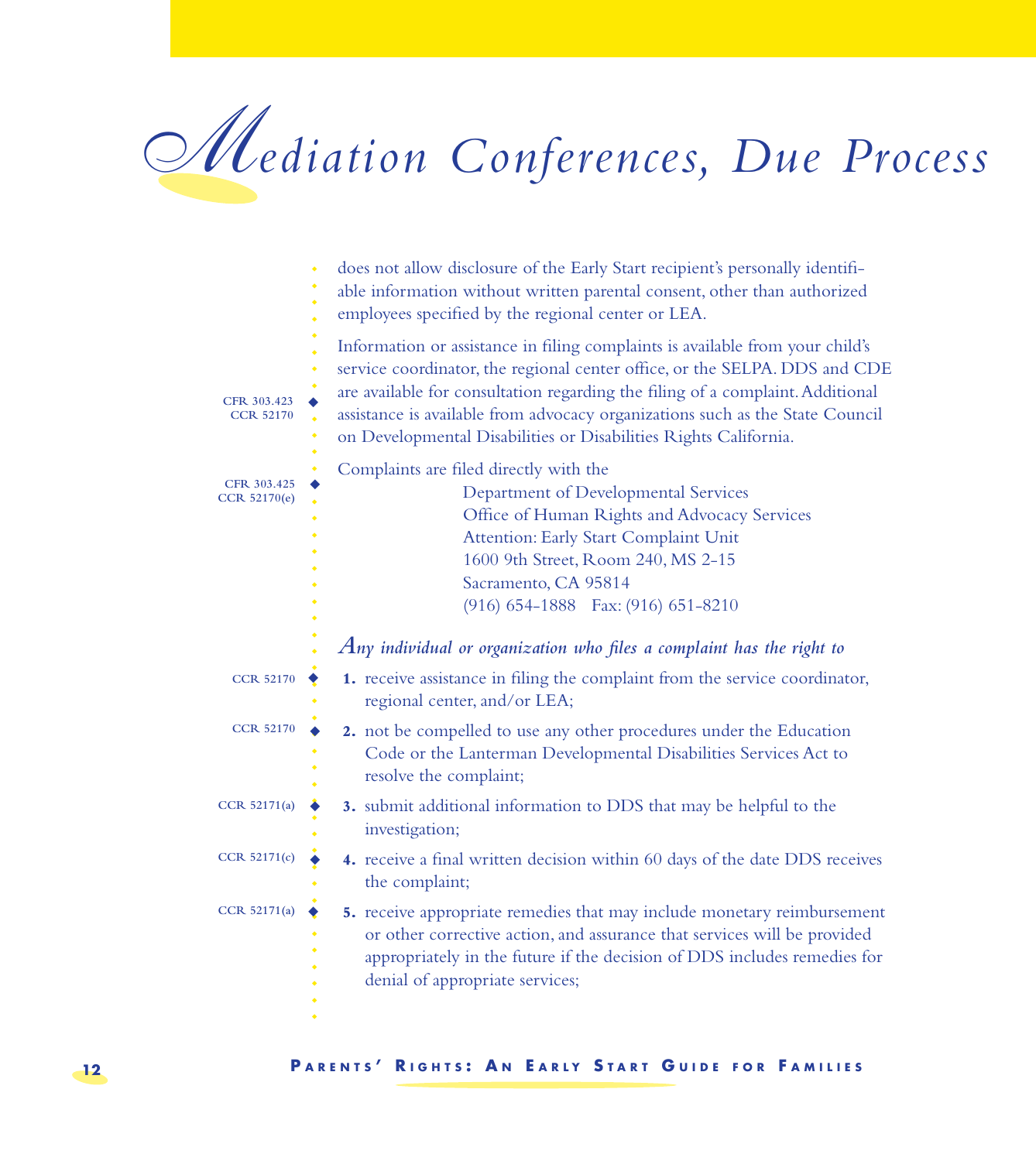### Hearings, and State Complaints

| <b>CCR 52171</b> | 6. have any issue in a complaint that is not part of a due process hearing<br>be resolved by DDS within 60 days of the receipt of the complaint;                                                                |
|------------------|-----------------------------------------------------------------------------------------------------------------------------------------------------------------------------------------------------------------|
| <b>CCR 52171</b> | 7. be notified by DDS that the hearing decision is binding if an issue is<br>being raised in a complaint that had previously been decided in a due<br>process hearing involving the same parties; and           |
| CCR 52171(e)     | 8. have any complaint resolved that alleges the failure of a public agency<br>or private service provider to implement a due process decision.                                                                  |
|                  | $The$ complaint must                                                                                                                                                                                            |
| CCR 52172(a)     | 1. be in writing and contain a signed statement alleging that DDS,<br>CDE, the regional center, LEA, or other service provider involved<br>with Early Start has violated a federal or State law or regulation;  |
| CCR 52172(f)     | 2. provide the name, address, and phone number of the complainant;                                                                                                                                              |
| CCR 52172(f)     | 3. contain a statement of facts upon which the violation is based;                                                                                                                                              |
| CCR 52172(f)     | 4. include the name of the party against whom the complaint is being<br>filed;                                                                                                                                  |
| CCR 52172(c)     | 5. have occurred not more than one year before the date the complaint<br>is received by DDS unless a longer period is reasonable because the<br>alleged violation continues for the child or other children, or |
| CCR 52172(c)     | 6. have occurred not more than three years before the date on which<br>the complaint is received by DDS if the complainant is requesting<br>reimbursement or corrective action as remediation of the complaint; |
| CCR 52172(f)     | 7. the complaint may also include, if applicable, a description of the<br>voluntary steps taken at the local level to resolve the complaint: and                                                                |
| <b>CCR 52172</b> | 8. be withdrawn if the complainant elects to participate in mediation<br>within the 60-day complaint investigation.                                                                                             |
|                  |                                                                                                                                                                                                                 |
|                  |                                                                                                                                                                                                                 |

**P** ARENTS' RIGHTS: AN EARLY START GUIDE FOR FAMILIES 13